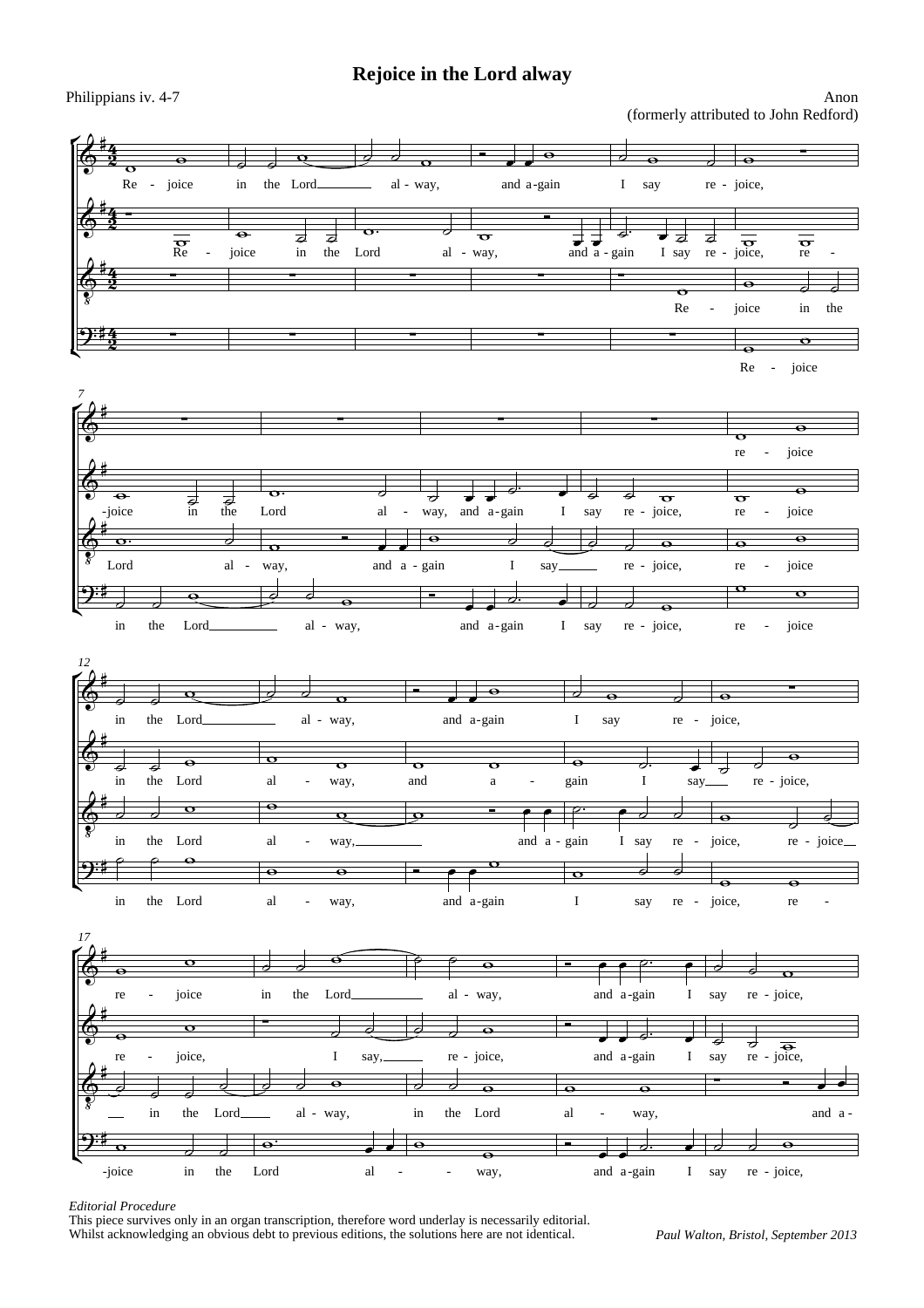







2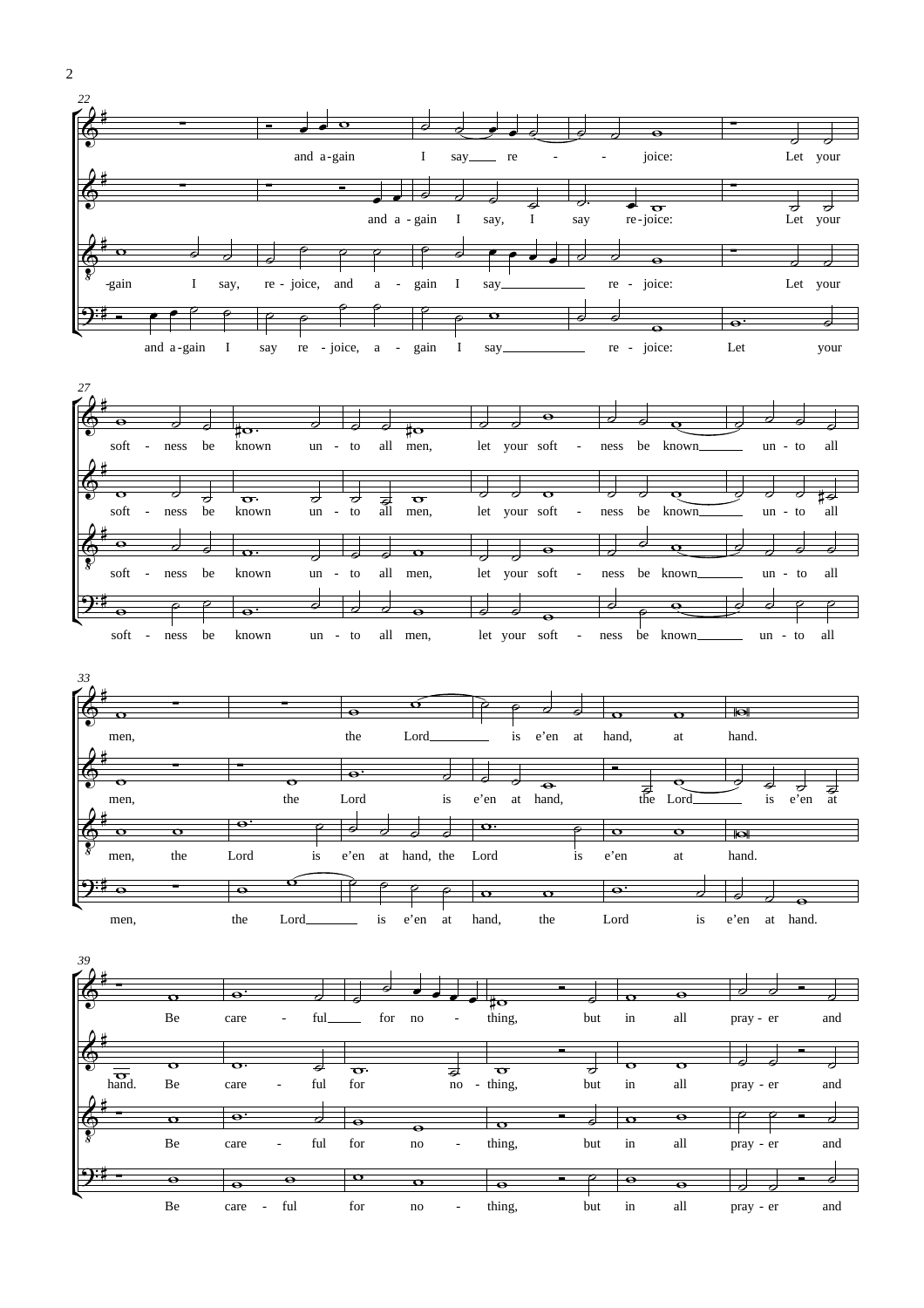